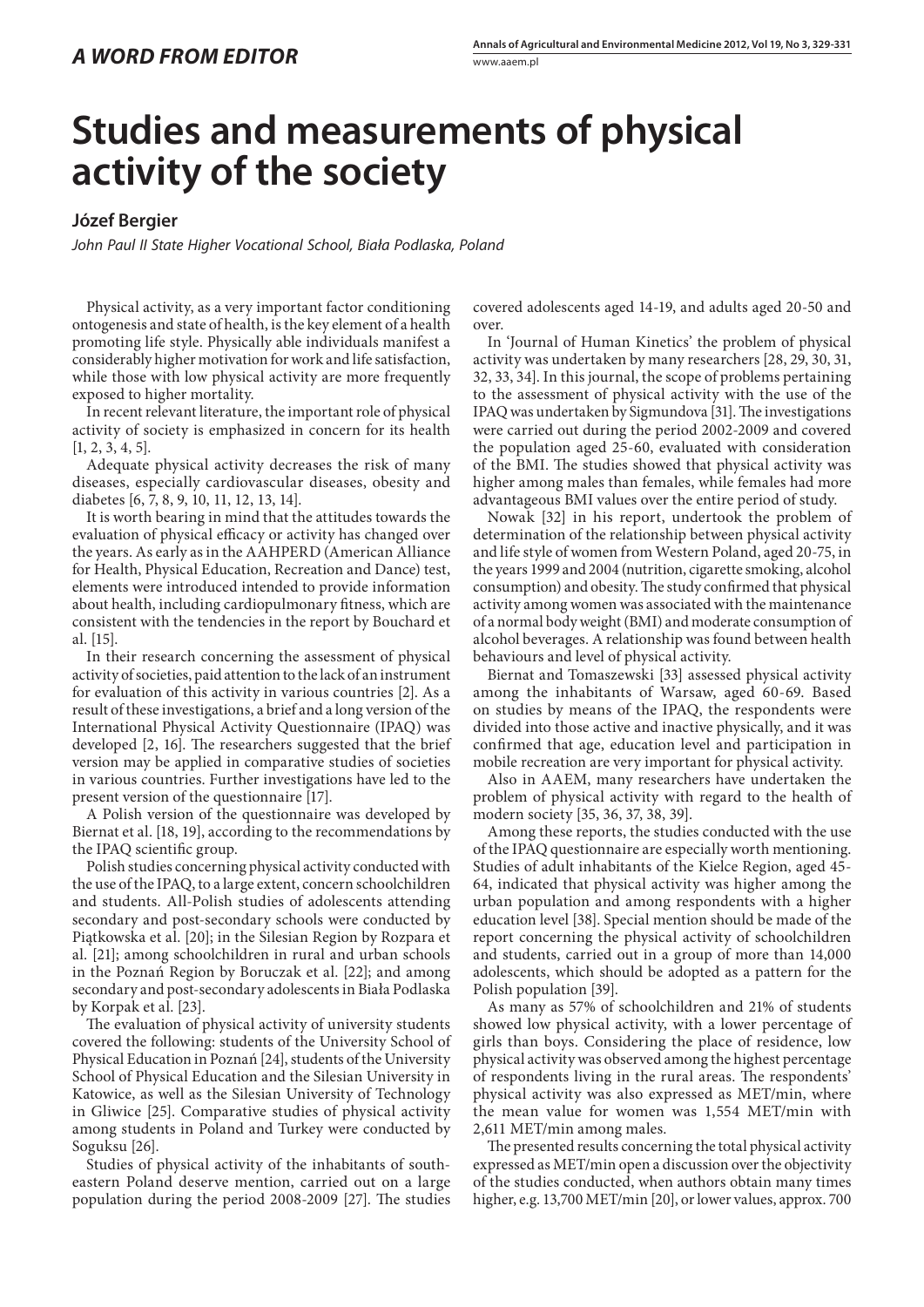– 800 MET/min [25, 27]. There is also a group of researchers who present results on the level of over 5,000 MET/min. Such a great discrepancy of data in evaluation of the total physical activity of society in Poland creates the need for a serious discussion on the methodology of research, and perhaps also on up-dating of the IPAQ questionnaire, both its brief and long versions. I am writing these words as one of the researchers engaged in studies of physical activity of various social and occupational groups, e.g. nurses [40, 41].

Perhaps such a great discrepancy of the results in evaluation of the respondents' physical activity with the use of this instrument should evoke greater concern and be a clear reflection for researchers dealing with this problem. It seems, however, that these discrepancies are a consequence of a very subjective assessment by the respondents, which is the result of their inadequate preparation for the studies. It may be presumed with a high probability that they clearly overestimate their own activity, especially with respect to the duration of effort within the time not shorter (continuously) than 10 min., and its self-reported intensity.

In my opinion, the experience gained by the researchers engaged in the studies of this problem, and the results obtained by them concerning the level of physical activity, will contribute to further, more accurate assessments, and will become a guideline for beginners about how to properly carry out the studies.

The results of the studies to-date, which are so varied, do not allow a fully objective evaluation of physical activity of our society, nor even comparisons within the same social group, e.g. school adolescents or university students. Therefore, studies conducted at the Institute of Rural Health based on a given population should become a canvas for discussion concerning the more objective evaluation of physical activity with the use of the IPAQ questionnaire.

> Józef Bergier Section Editor – Health Behaviour Risk

## **References**

- 1. Chen X, Sekine M, Hamanishi SM, Wang H, Hayashikawa Y, Yamagami T, et al. The validity of nursery teachers report on the physical activity of Young children. J Epidemiol. 2002; 12: 367-374.
- 2. Craig CL, Marshall AL, Sjostrom M, Bauman AE, Booth ML, Ainsworth BE, Pratt M, Ekelund U, Yngve A, Sallis JF, Oja P. International Physical Questionnaire: 12-country reliability and validity. Med Sci Sport Exerc. 2003; 35: 1381-1395.
- 3. Andersen LB, Harro M, Sardinha LB. Physical activity and clustered cardiovascular risk in children: a cross-sectional study (The European Youth Heart Study). Lancet 2006; 368(9532): 299-304.
- 4. Harris AH, Cronkite R, Moss R. Physical activity, exercise doping, and depression in a 10- year cohort of depressed patients. J Affect Disord. 2006; 93(1-3): 79-85.
- 5. Raglin JS, Wilson GS, Galper D. Exercise and its effects on mental health. In: Bouchard C, Blair SN, Haske WL (Eds). Physical Activity and Health. Leeds: Human Kinetics. 2007, pp. 247-259.
- 6. Physical Activity Guidelines Advisory Committee (PAGAC). Physical Activity Guidelines Advisory Committee Report 2008. Washington, DC, US Department of Health and Human Services, 2008.
- 7. Zatoński WA, HEM Project team. Epidemiological analysis of health situation development in Europe and its causes until 1990. Ann Agric Environ Med. 2011; 189(2): 194-202.
- 8. Schnohr P, Kristensen TS, Prescott E, Scharling H. Stress and life dissatisfaction are inversely associated with jogging and other types of physical activity-The Copenhagen City Heart Study. Scand J Med Sci Sports. 2005;15(2): 107-112.
- 9. Grant N, Wardle J, Steptoe A. The relationship between life satisfaction and health behavior: a cross-cultural analysis of young adults. IJBM 2009; 16: 259-268.
- 10. Kenedy MA, Templeton L, Gandi A, Gorzalka BB. Asian body image satisfaction: ethnic and gender differences across Chinese, Indio-Asian, and European – descent students. Eating Disorders 2004; 12: 321-336.
- 11. Lee IM, Paffenbarger RS. Associations of light, moderate, and vigorous intensity physical activity. The Harvard Alumni Health Study. Am J Epidemiol. 2000; 151: 293-9.
- 12. Blair S, Cheng Y, Holder J. Is physical activity Or physical fitness more import ant in defining health benefits? Med Sci Sport Exerc. 2001; 33: 379-399.
- 13. Saris WHM, Blair SN, van Baak MA, et al. How much physical activity is enough to prevent unhealthy weight gain? Outcome of the IASO 1st Stock Conference and consensus statement. Obes Rev. 2003; 4: 101-114.
- 14. Wing RR, Phelan S. Long-term weight loss maintenance, Am J Clin Nutr. 2005; 82: 222-225.
- 15. Bouchard C, Shephard RJ, Stephens T (Eds). Physical activity, fitness and health. Human Kinetics Publishers 1994; p. 77-88.
- 16. Booth ML. Assessment of Physical Activity: An International Perspective. Res Quart Exerc Sport. 2000; 71: S114-20.
- 17. Guidelines for Data Processing and Analysis of the International Physical Activity Questionnaire (IPAQ) – Short and Long Forms, 2005; www.ipaq.ki.se.
- 18. Biernat E, Stupnicki R, Gajewski AK. Międzynarodowy Kwestionariusz Aktywności Fizycznej (IPAQ) – wersja polska (Intenational Physical Activity Questionnaire – Polish version). Wychow Fiz Zdrow. 2007; 6-7 (in Polish).
- 19. Biernat E, Zalewski G, Stupnicki R. Ocena aktywności fizycznej młodzieży trenującej piłkę nożną. (Evaluation of physical activity of adolescents training football), Wychow Fiz Sport 2007; 51(2): 36-39 (in Polish).
- 20. Piątkowska M, Pec K. Aktywność fizyczna młodzieży w wieku ponadgimnazjalnym. (Physical activity of adolescents attending secondary and post-secoindary schools). Wychow Fiz Zdrow. 2007; 8-9: 30-33 (in Polish).
- 21. Rozpara M, Mynarski W, Czapla K. Szacowanie kosztu energetycznego aktywności fizycznej na podstawie badań kwestionariusza IPAQ. (Assessment of energetic cost of physcial activity based on the IPAQ questionnaire). In: Mynarski W. (Ed.). Teoretyczne i empiryczne zagadnienia rekreacji i turystyki. Akademia Wychowania Fizycznego w Katowicach, Katowice 2008: 62-64 (in Polish).
- 22. Boruczak K, Urbaniak Ł. Analiza porównawcza aktywności fizycznej uczniów miejskich i wiejskich na podstawie Międzynarodowego Kwestionariusza Aktywności Fizycznej (IPAQ). (Comparative analysis of physical activity of urban and rural schoolchildren based on International Physical Activity Questionnaire). In: Kaiser A, Sokołowski M (Eds.). Środowisko społeczno-przyrodnicze a aktywność fizyczna człowieka, Wielkopolska Wyższa Szkoła Turystyki i Zarządzania w Poznaniu, Poznań 2010, p. 518 (in Polish).
- 23. Korpak F, Bergier J. Aktywność fizyczna uczniów klas drugich I LO w Białej Podlaskie. (Physical activity among second-class adolescents attending secondary school No. 1 in Biała Podlaska). Wychow Fiz Zdrow. 2011; 1: 20-25 (in Polish).
- 24. Sokołowski M. Międzynarodowy Kwestionariusz Aktywności Fizycznej (IPAQ) jako miernik oceny aktywności fizycznej studentów Akademii Wychowania Fizycznego. In: Szczepanowska E, Sokołowski M (Eds.). Aktywność fizyczna i odżywianie się, jako uwarunkowania promocji zdrowia, Wielkopolska Wyższa Szkoła Turystyki i Zarządzania w Poznaniu, Poznań 2008, p. 113-124 (in Polish).
- 25. Garbaciak W, Mynarski W, Czapla K, Rozpara M. Wydolność tlenowa studentów o zróżnicowanej aktywności fizycznej. (Oxygen efficiency of students with varied physical activity. In: Mynarski W (Ed.). Teoretyczne i empiryczne zagadnienia rekreacji i turystyki. AWF Katowice 2008 (in Polish).
- 26. Soguksu K. Physical activity level between Polish and Turkish university students (IPAQ). In: Bergier B (Ed.). Physical activity in health and disease. Pope John Paul II State School of Higer Education in Biala Podlaska 2011, p. 19-27.
- 27. Pańczyk W. Aktywność fizyczna mieszkańców południowo-wschodnich regionów Polski u progu XXI wieku. In: Nowocień J, Chełmecki J (Eds.). Społeczno-edukacyjne oblicza współczesnego sportu i olimpizmu: aktywność fizyczna dzieci, młodzieży i dorosłych na przełomie XX i XXI wieku. (Socio-educational faces of contemporary sport and olympism: physical activity of children, adolescents and adults at the turn of the 20th and the 21st century). Akademia Wychowania Fizycznego w Warszawie. Polska Akademia Olimpijska, Fundacja "Centrum Edukacji Olimpijskiej". 2010, p. 130-143 (in Polish).